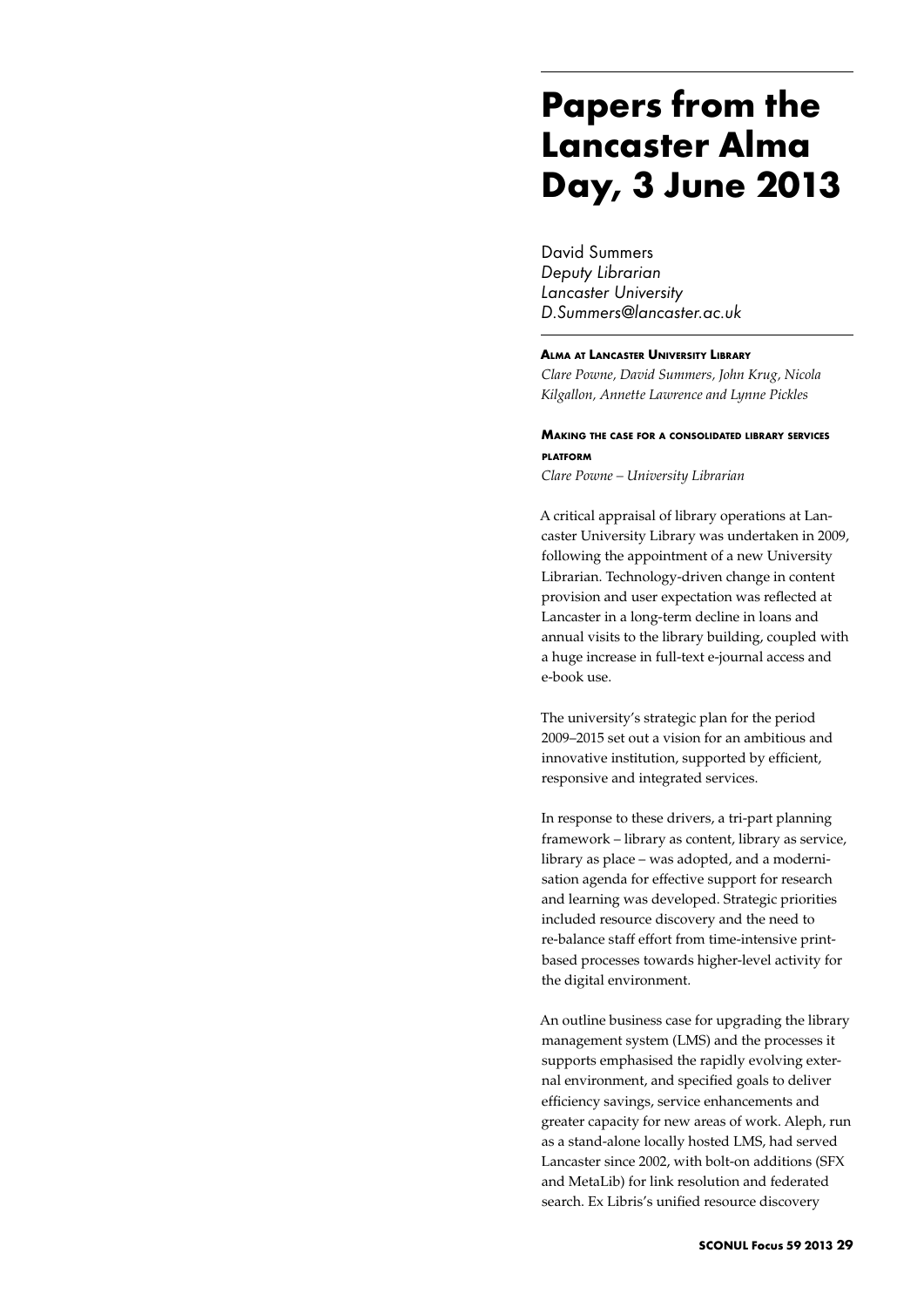service Primo, badged as OneSearch, had been implemented in 2011. Alma was identified as a complementary and cost effective Cloud-based solution, designed for the hybrid print / digital environment and offering a single platform for workflows for materials in all formats. The opportunity offered by early adoption to contribute to a global collaboration at the forefront of system developments chimed well with institutional aspirations.

The aims outlined for moving to Alma include managing the transition to an increasingly digital environment more effectively and efficiently, catalysing process reviews, integrating currently separate workflows for physical and digital resources, releasing staff time for work to enhance services, and offering staff development and opportunity. The provision of application programming interfaces (APIs) will enable integration of library and other institutional systems and processes and the availability of analytics will advance the use of data to support evidence-based decision-making and planning.

As an existing Ex Libris customer and early adopter, Lancaster's move to Alma was presented as collaboration in the evolution of significantly different approaches to automated management of library operations, and in an international shared services development. Resonances with themes underlying the institutional strategy – quality, innovation, responsiveness, efficiency and integration – were highlighted. Alma is key to the library's strategic positioning for the rapidly evolving environment, acting as a catalyst for process optimisation, and as an agency for necessary change.

#### **The implementation process**

*David Summers – Deputy Librarian*

Lancaster contracted to be an early adopter within three months of Ex Libris's promotional launch of Alma in spring 2011. At that time Alma was being implemented at four development sites, but was not complete as a commercial product and the implementation timetable for new customers was unclear. Along with nine other European institutions, Lancaster spent 2011–12 engaged in an early adopter programme of face-to-face meetings designed to inform priorities for future Alma functionality and webinars to promote increased familiarity with the system. In advance of formal project initiation, the library set up an Alma project team, which included the two systems staff and functional experts in core operational activities. Implementation proper began with a kick-off meeting at the end of June 2012. The subsequent project stages, which resulted in Lancaster becoming the second UK site to go live with Alma (after the University of East London in August 2012) are outlined below:

| Lancaster University signs<br>contract for Alma | 24 May 2011                           |
|-------------------------------------------------|---------------------------------------|
| Project kick-off meeting                        | 30 June 2012                          |
| Training programme                              | August 2012                           |
| Functional workshop                             | $4-$                                  |
| Testing of workflows                            | September – Decem-<br>ber 2012        |
| Cutover period                                  | 21 December 2012 -<br>14 January 2013 |
| Go-                                             | 14 January 2013                       |
| Post implementation                             | January – April 2013                  |

In contrast with the experience of previous systems implementations, Alma is designed to be rolled out remotely. Between contract signature and go-live, Ex Libris staff came to Lancaster only twice: for the kick-off meeting, which clarified expectations for the implementation process, and the functional workshop, which tested basic integrations and workflows. All other activity was carried out remotely, including configuration and data migration, and the intense three-week training programme ahead of the functional workshop. The most critical part of implementation was the activity between October and December 2012, when the Lancaster team were starting to develop and test workflows independently and cascade them to colleagues. This was carried out with support from the Ex Libris project team via email, boosted by a fortnightly telephone update between the Ex Libris and Lancaster project managers. Following a cutover period of offline circulation the library went live with Alma on 14 January 2013, the first day of the Lent term.

In retrospect, the 'remote' approach to implementation was not, of itself, problematic. Aleph data migration and SFX migration were both very smooth, as was integration with Primo. System configuration – once the project team fully understood the Alma principles – was also fairly straightforward. Any frustrations encountered were generally in areas where Lancaster's priorities were different from the earlier University of East London implementation and were completely new for Ex Libris, e.g. integration with the Aspire reading list system, data encryption using Stunnel open source software for secure communication with 3M self-service machines, and the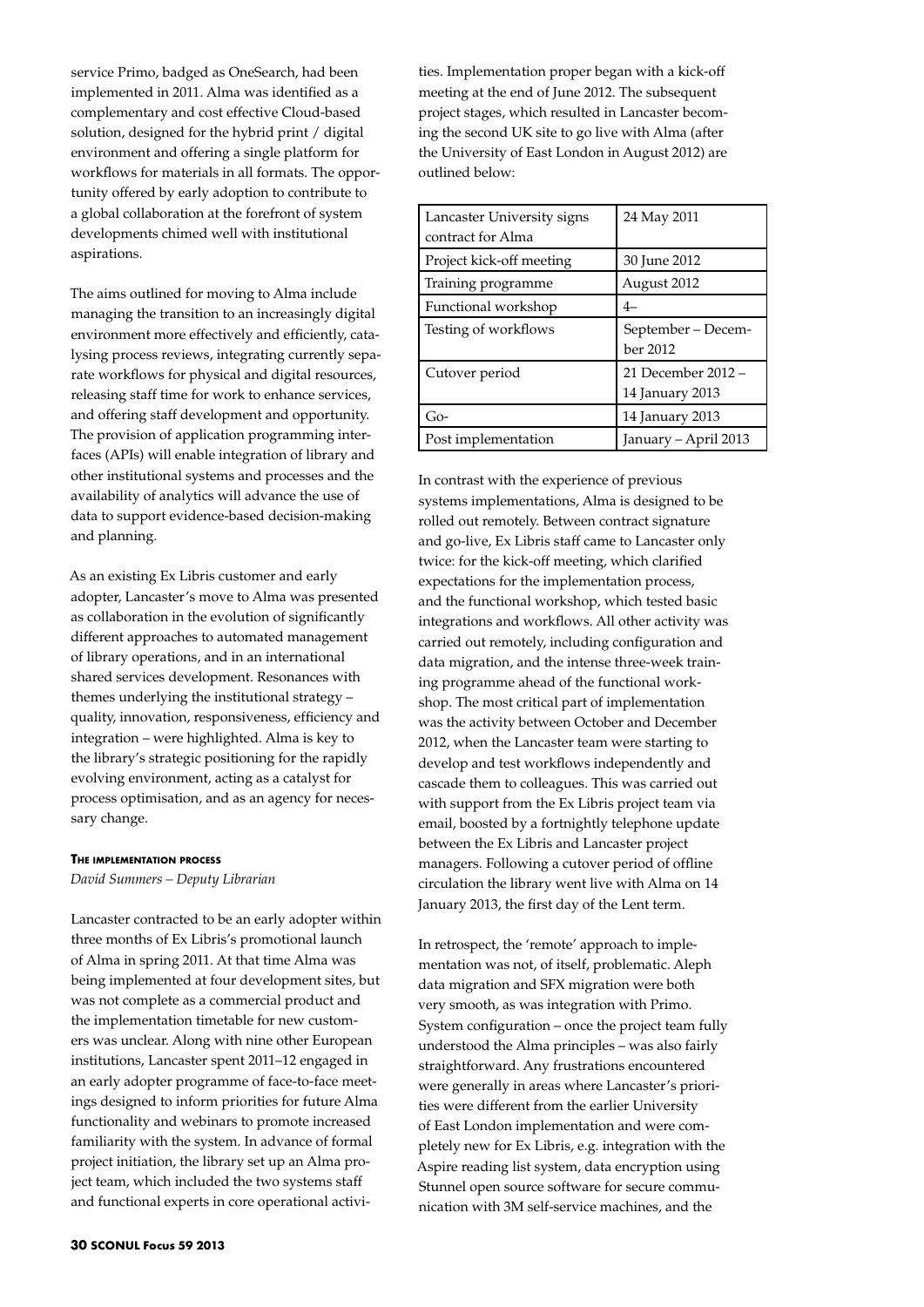adoption of weekly account statements for users. It took time to get these pieces of the Alma jigsaw to work, but each task was eventually completed and these transitions should be more straightforward for libraries implementing Alma in future.

Go-live was merely stage one of an on-going project that will continue well into the future as the library continues to optimise workflows and Ex Libris continues to deliver monthly upgrades to Alma. The Lancaster project team has developed a 'traffic light' grid to measure progress with workflows, and this has assisted with establishing priorities for the way ahead. Library plans for the next few months are already clear:

- • completion of work on reviewing and optimising workflows
- embedding analytics into workflows to inform on-going service improvement
- • optimising integrations with other library and university systems
- • exploiting the benefits of sharing metadata with a growing community of Alma libraries

## **Supporting <sup>a</sup> unified resource system in the Cloud**

*John Krug, Library Systems Co-ordinator*

From a library systems point of view, the key objective in implementing Alma as a Cloud-based service was to release time for other projects. In supporting Aleph, Metalib, SFX and Primo with a two-person systems team, much time was spent on management of servers, batch processing and report generation. Alma provided an opportunity to change and to be more innovative by greatly reducing the extent of traditional IT support. Although the systems team was heavily occupied with data and process clean up during implementation and is currently spending time developing Alma analytics reports and updating processes, it is no longer involved in managing the system itself. That is now the job of Ex Libris.

At Lancaster the move to Infrastructure as a Service (IaaS) started in 2008 when the library stopped using its own physical hardware and began using university-hosted virtual servers at lower life-cycle cost. The move to Software as a Service (SaaS), represented by Alma implementation, brings financial advantage of another kind through the release of staff time for developing new services. Since go-live, it has been possible to decommission the four production servers supporting Aleph, Metalib and SFX, leaving only Primo supported locally. Over the coming year,

consideration will be given to transferring Primo to the Cloud.

There are risks and concerns associated with moving core services to the Cloud. These include, but are not limited to: the capacity of service providers to maintain high levels of data security and integrity, optimisation of server performance, and efficient management of disaster recovery. There is no question, however, that the specialist infrastructure team at a major service provider like Ex Libris has a better capability to minimise these risks than a two-person library systems team.

Moving to shared tenancy in the Cloud has wide implications and has not been undertaken lightly. Ahead of Alma implementation, a critical review of current operations and processes was undertaken, with simplifications introduced wherever possible. Once it was agreed that Alma represented a more flexible way to run a modern academic library, efforts were targeted on 'doing things the Alma way' rather than trying to recreate the old system. Again, this ensured that time was made available for other projects and services.

The skills sets required for locally hosted and Cloud-based services are not radically different. The systems team are learning new web-based technologies as a basis for future library services, but many of the old skills still have some applicability. The move from systems maintenance to service development is exciting for those involved and more useful for the wider library and academic community.

Alma has also facilitated the transfer of the majority of reporting functions from systems experts to primary users. The creation of reports through Alma analytics is much easier for staff without specialist systems knowledge, and the transfer of much of this role has empowered the staff who make first-hand use of the reports. There is much more to do in this area to ensure that analytics are fully embedded and inform all activities. Plans are in place to develop library operations and statistics dashboards, to investigate data mining, predictive analytics and actionable intelligence.

Implementation has not been without systems problems, of course. Ex Libris undertook to provide the daily updating of analytics at the start of 2013, but at the time of writing – six months later – analytics data is still only being refreshed weekly. A glitch in the pre-processor used by Alma to process extensible stylesheet language (XSL) for library communications led to a consid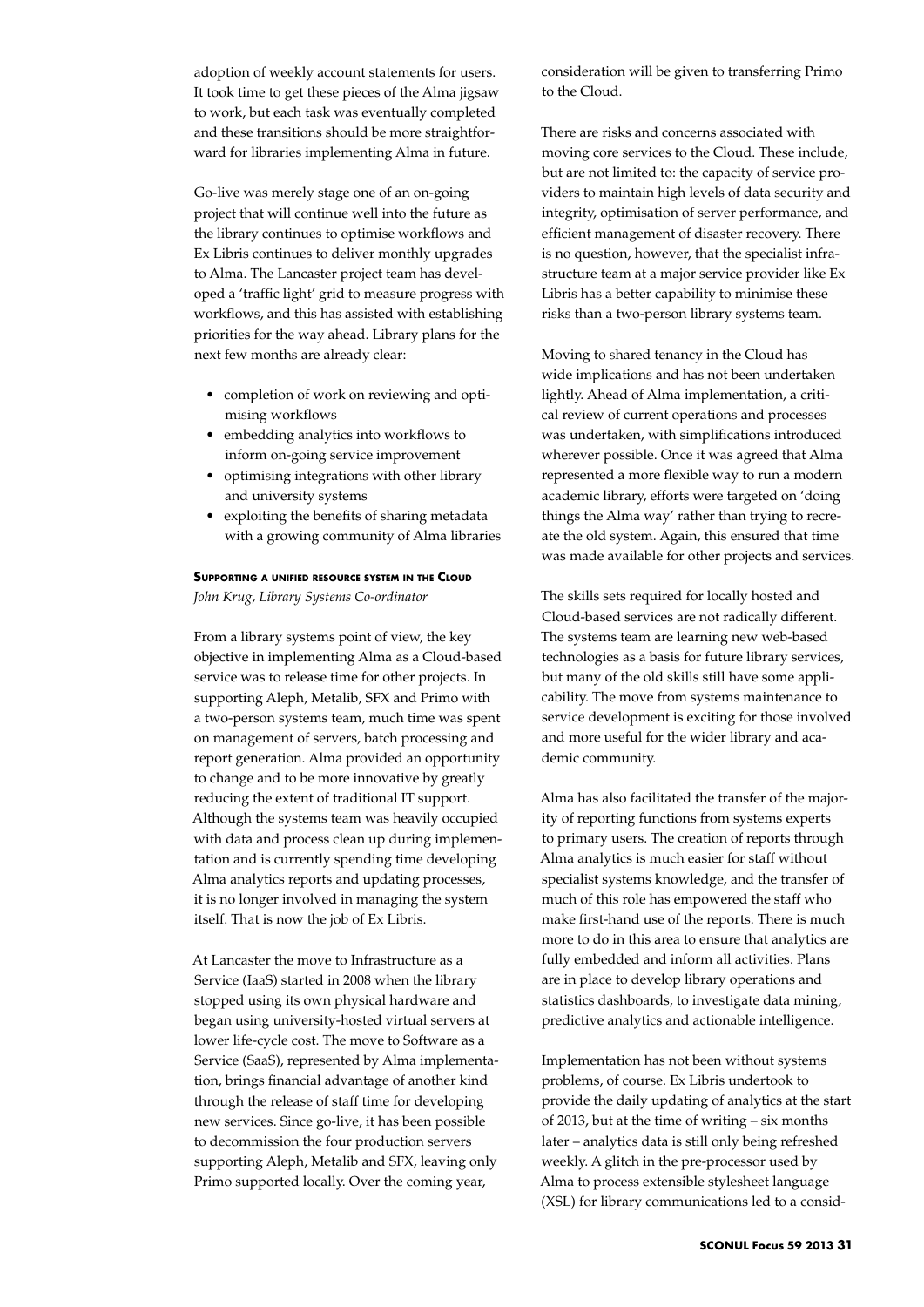erable delay in implementing communications, until just before go-live. There was also a delay by Ex Libris in implementing weekly mailings of letters to patrons, making it necessary to apply bulk adjustments to due dates to minimise inconvenience to users. On balance, however, the benefits of moving the library's system management to the Cloud are already apparent.

## **Acquisition workflows – integrating print and electronic**

*Nicola Kilgallon, Assistant Librarian*

In terms of acquisition processes, the aims and objectives of moving to Alma were to provide a single system that would support all processes, from selection and ordering, through to making new content available to users, and that would do this for all types of material – print, electronic and digital. Alma implementation was also seen as an opportunity to shift the balance of staff time from supporting print activities towards e-resources, and in the process develop staff skills in e-resource selection, acquisition and management. Ultimately, the aim was to implement acquisition workflows that would contribute towards the 'one team' approach being developed in the library as a whole.

Acquisition workflows prior to Alma had developed over a number of years, and were increasingly becoming less efficient, especially with the rapid expansion of new electronic content. From 2002, all ordering, receiving and invoicing tasks were managed in Aleph, and from 2004 e-resource activation and linking were managed within SFX. With the introduction of SFX, a small, dedicated e-resources team had been created alongside the existing acquisition team. The consequence of these developments was that different groups of staff were increasingly working in silos, dealing with separate parts of the process. For example, acquisition staff ordered both print and electronic books and created basic bibliographic records for both types of material, whilst their cataloguing colleagues dealt only with print material. The e-resources team were responsible for activating e-journals and e-books in SFX and also retrieving enhanced MARC records for e-books from external suppliers, whilst the systems team uploaded these records into Aleph. This lack of continuity was inefficient, and reduced the opportunities for staff to develop the skills needed to manage e-resources successfully. The implementation of Alma provided an opportunity to review all of these processes and design a new fully integrated workflow from scratch.

Several changes have been introduced into acquisitions and e-resources workflows since going live with Alma in January 2013. A number of processes are now automated and require little staff intervention. Library assistants ordering print material can now search external catalogues such as the British Library or Library of Congress, and can select and import MARC records directly into Alma. They can also search the shared Community Zone in Alma to locate e-book and e-journal records to place orders against. Another significant change is that assistants, who previously only undertook the receipting process for print material, now activate e-book titles in Alma. Activation tasks are automatically created when new titles are ordered, and these processes are managed by Alma's e-resources activation task list. To reinforce these changes the role of cataloguer has been redefined as metadata editor and now extends to all formats. The copying and enhancement of e-book records from the shared Community Zone has significantly reduced the need to retrieve and upload MARC records provided by suppliers.

It is anticipated that current workflows will continue to change and evolve as new and improved processes are introduced into Alma. For example, enhancements to the Community Zone – such as improved bibliographic records for e-books – and the addition of metadata from other Alma libraries will provide the option to link to shared records rather than create new Lancaster-specific records through copying functionality.

# **Resource management – towards simplification and <sup>a</sup> unified approach**

*Annette Lawrence, Assistant Librarian*

Alma provides highly flexible options to support simplified and unified resource management. As an evolving system, it supports the continuous review and optimisation of workflows and will accommodate future metadata developments, including Resource Description and Access (RDA), BIBFRAME, linked data and collaborative data sharing.

Lancaster's adoption of Alma represents a major advance in its management of metadata. Before 2002, the library operated with an in-house Pickbased LMS and all cataloguing was original, using modified Anglo-American Cataloguing Rules (AACR2) and locally developed authority headings in a non-MARC environment. In 2002, with the move to Aleph, all metadata was converted to MARC, and the library adopted full AACR2 standards and Library of Congress authority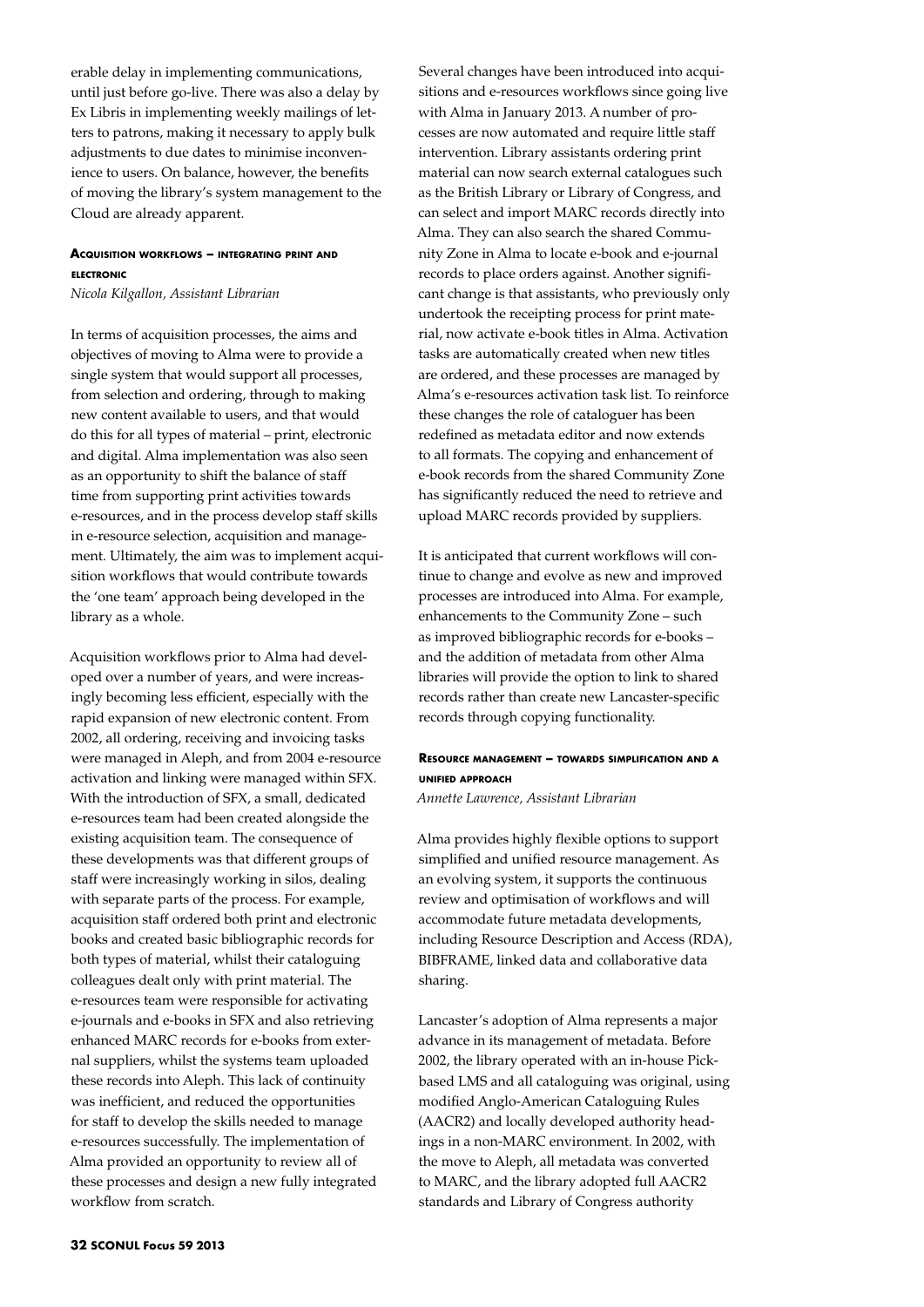headings and started importing records. This was a step forward, but processes were still staffintensive and procedures for print and electronic resource management were separate. The adoption of Alma consigned these practices to history.

Key objectives in adopting Alma were to align resource management with the goals of the library strategy: to develop efficient flexible workflows, to adopt new technologies to reduce staff-intensive processes, to consolidate print and electronic metadata management and to use management information to inform future collection management decisions and space planning. A further objective was to support new metadata standards and schemas to ensure that metadata could be used outside the traditional library environment.

Progress has already been made towards the achievement of these aims. Library assistants now import records as new orders are placed and also undertake all aspects of inventory management. Metadata for electronic books is now taken from the basic records in the shared Alma Community Zone, with local enhancement by metadata editors, and this role too may pass to library assistants as record quality improves. All authority control is now managed by the network authority files in the Community Zone. Substantial progress has been made towards the goal of importing the vast majority of metadata and minimising the scale and level of metadata amendment, with the result that staff time has been freed for other activities.

Alma is forward-looking and fulfils the library's need for a system that goes beyond the traditional MARC environment and can handle new standards. From the third quarter of 2013, Alma is scheduled to support RDA with the RDA entities encoded in single bibliographic and authority records. Alma's format neutral infrastructure should provide a sustainable platform to allow for agile movement to new metadata schemas such as BIBFRAME.

Alma's repository search and analytics are powerful tools that support other aspects of resource management such as data analysis and configuration. Through the use of these tools, Alma provides insight into the evolving information base – how it is growing, where expansion is increasing the fastest, and how resources are being used. Progress has already been made towards providing a more sophisticated analysis of metadata than was previously possible, and this can now be done without the involvement of the systems team. In

a major shift of responsibilities, configuration processes have been transferred to the metadata editors, who are now setting up the rules in Alma for data import and enhancement, creating sets of records to withdraw, amend or export, and performing data clean-up routines.

Looking ahead, the immediate priorities and objectives for resource management are clear: optimising collaborative metadata management via the Community Zone, fully exploiting analytics functionality, maximising the use of configuration tools to improve processes and, above all, continuous review of workflows as new features are released.

#### **From circulation to fulfilment**

*Lynne Pickles, Assistant Librarian*

Like Aleph and indeed any other LMS, Alma manages the full range of traditional circulation processes – issues, returns, renewals, requests and fines. Unlike earlier systems, Alma adds value by acknowledging fundamental changes in the information world and extending the concept of circulation to fulfilment.

Traditional circulation of physical materials is a decreasing proportion of the library's business. At Lancaster, chapter accesses of e-books overtook physical loans two years ago, and have doubled since then. In Alma, fulfilment as a concept is wider than physical circulation, also encompassing digitisation and access to e-resources, and the integration of traditional and non-traditional workflows.

Alma promotes simplification. A survey of library enquiries in 2011 showed that 45% of frontline enquiries related to circulation and highlighted a need for greater simplicity in loan arrangements, an approach which is now being delivered through Alma. In Aleph, mid-year changes to loan rules were time-consuming, e.g. a change from term to vacation parameters involved 200 lines of Unix code and up to a day of systems staff time. In Alma, by contrast, the interface is simple and does not require systems knowledge. Alma provides a clean and logical structure for building loan rules. From the experience of Lancaster's implementation there is considerable merit in simplifying circulation parameters before systems migration rather than trying to fit obsolete patron groups or collections into Alma's fulfilment units.

Alma facilitates efficiency. Since staff restructuring in 2011, the library has operated with a much